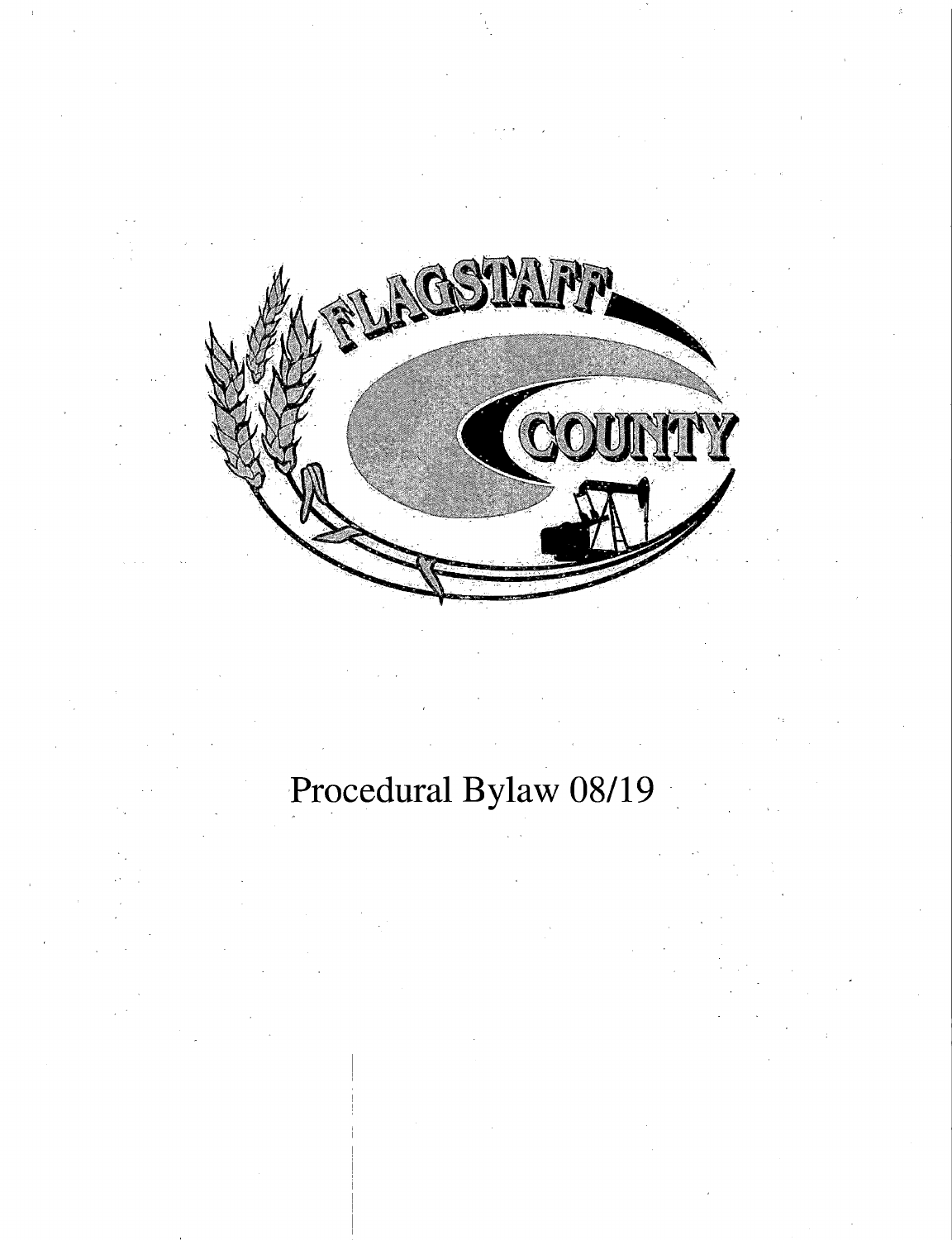| 1.  |  |
|-----|--|
| 2.  |  |
| 3.  |  |
| 4.  |  |
| 5.  |  |
|     |  |
| 6.  |  |
| 7.  |  |
| 8.  |  |
| 9.  |  |
| 10. |  |
|     |  |
|     |  |
|     |  |
|     |  |
|     |  |
|     |  |
|     |  |
|     |  |
|     |  |
|     |  |
|     |  |
|     |  |
|     |  |
|     |  |
|     |  |
|     |  |
|     |  |
|     |  |
|     |  |
|     |  |
|     |  |
|     |  |
|     |  |
|     |  |
|     |  |
|     |  |
|     |  |
|     |  |
|     |  |

# Table of Contents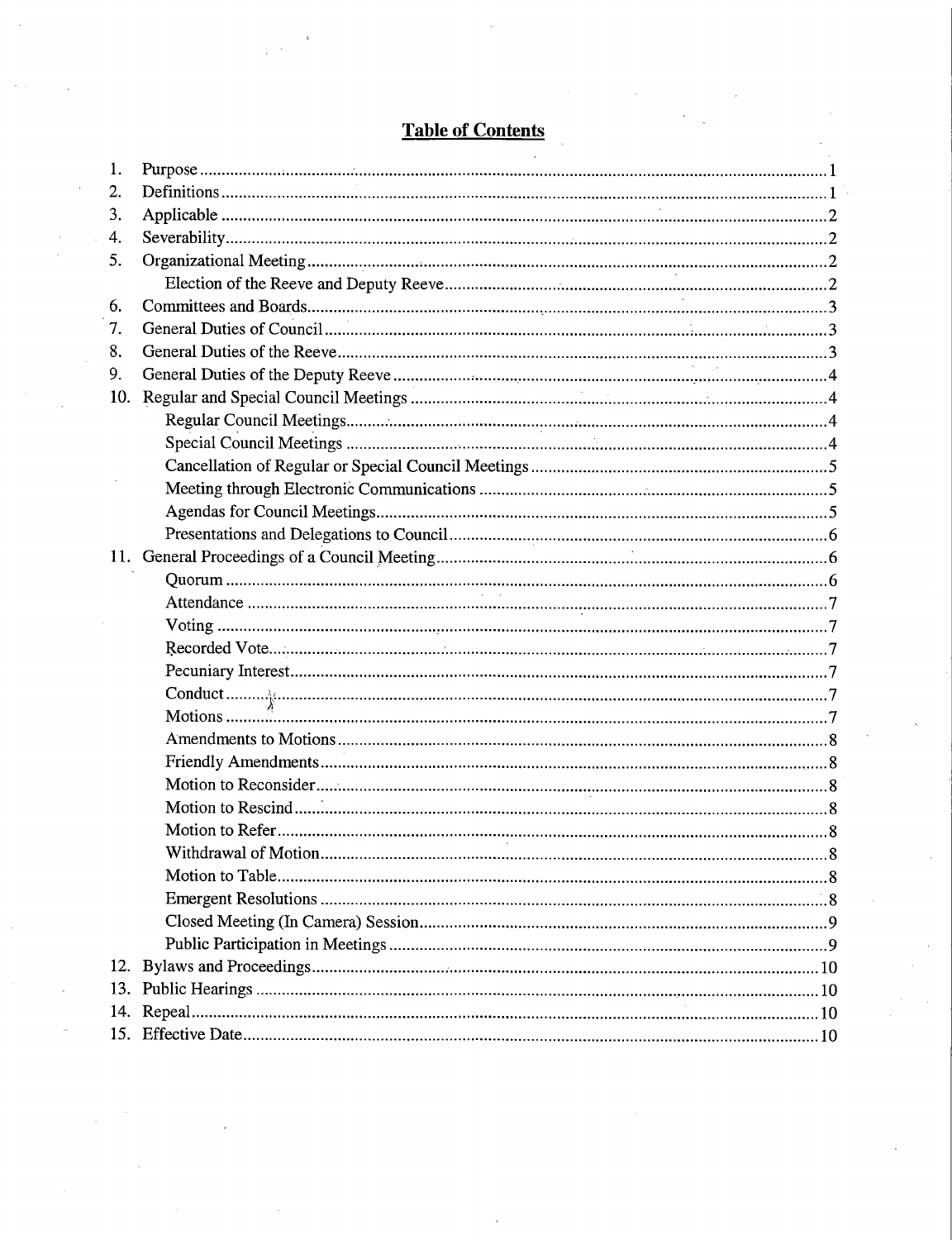#### **BYLAW 08/19**

Being <sup>a</sup> bylaw of Flagstaff County, in the Province of Alberta, to regulate the proceedings of Council meetings and the transacting of business by Council, for the Municipality.

- WHEREAS Pursuant to Section 145 of the Municipal Government Act, Revised Statutes of Alberta 2000, Chapter M-26, and amendments thereto, authorizes the establishment and functions of Council committees and other bodies and procedures to be followed by Council, Council committees and other bodies established by the Council; and
- WHEREAS it is the Council of Flagstaff County's desire to establish and follow a process and procedure of municipal governance that reflects an open, transparent government where decisions are made after all information has been provided; and this Procedural Bylaw hereby establishes the following rules and regulations for the order and conduct in which all Council and committee meetings shall transact its business.

# 1. Title

This bylaw may be cited as the "Procedural Bylaw".

#### 2. Definitions

- a) Chief Administrative Officer  $(CAO)$  means the person appointed to that position by Flagstaff County Council under the provision of the MGA.
- b) Closed Session (In Camera) shall mean a confidential portion of a meeting that is closed to the public and at which only members of Council and other persons designated by Council may attend.
- c) Committee means any committee, board or other body established by Council under the Municipal Government Act.
- d) Council shall mean the Council of Flagstaff County.
- e) Councillor shall mean every member of Council including the Reeve.
- f) County shall mean Flagstaff County.
- g) Delegate shall mean any person, group of persons, firm or organization that is neither <sup>a</sup> member of the committee or Council concerned, wishing to address a committee or Council upon a request to the CAO.
- h) Delegation shall mean the communication of <sup>a</sup> position by <sup>a</sup> Delegate.
- i) Deputy Reeve shall mean the member who is appointed by Council pursuant to the MGA to act as Reeve in the absence or incapacity of the Reeve.
- j) Electronic Communications shall mean that members of Council may attend <sup>a</sup> Council or committee meeting through electronic communications. This can include using a telephone with the use of the speaker; via personal computer, or other means as technology advances.
- k) **Emergency** shall mean a situation or the threat of an impending situation adversely affecting property and/or the health, safety and welfare of the community or Flagstaff County, which by its nature and magnitude requires a timely, co- ordinated, and controlled response.
- 1) Emergent Resolution shall mean <sup>a</sup> resolution that is deemed to be necessary to take an expedient action for the benefit of the municipality that should happen before the next regularly scheduled Council meeting.
- m) Majority shall mean a number greater than half of the total.
- m) Majority shall mean a number greater than half of the total.<br>
n) Meeting means any regular, special or other meeting of Council or of a committee, as the context requires.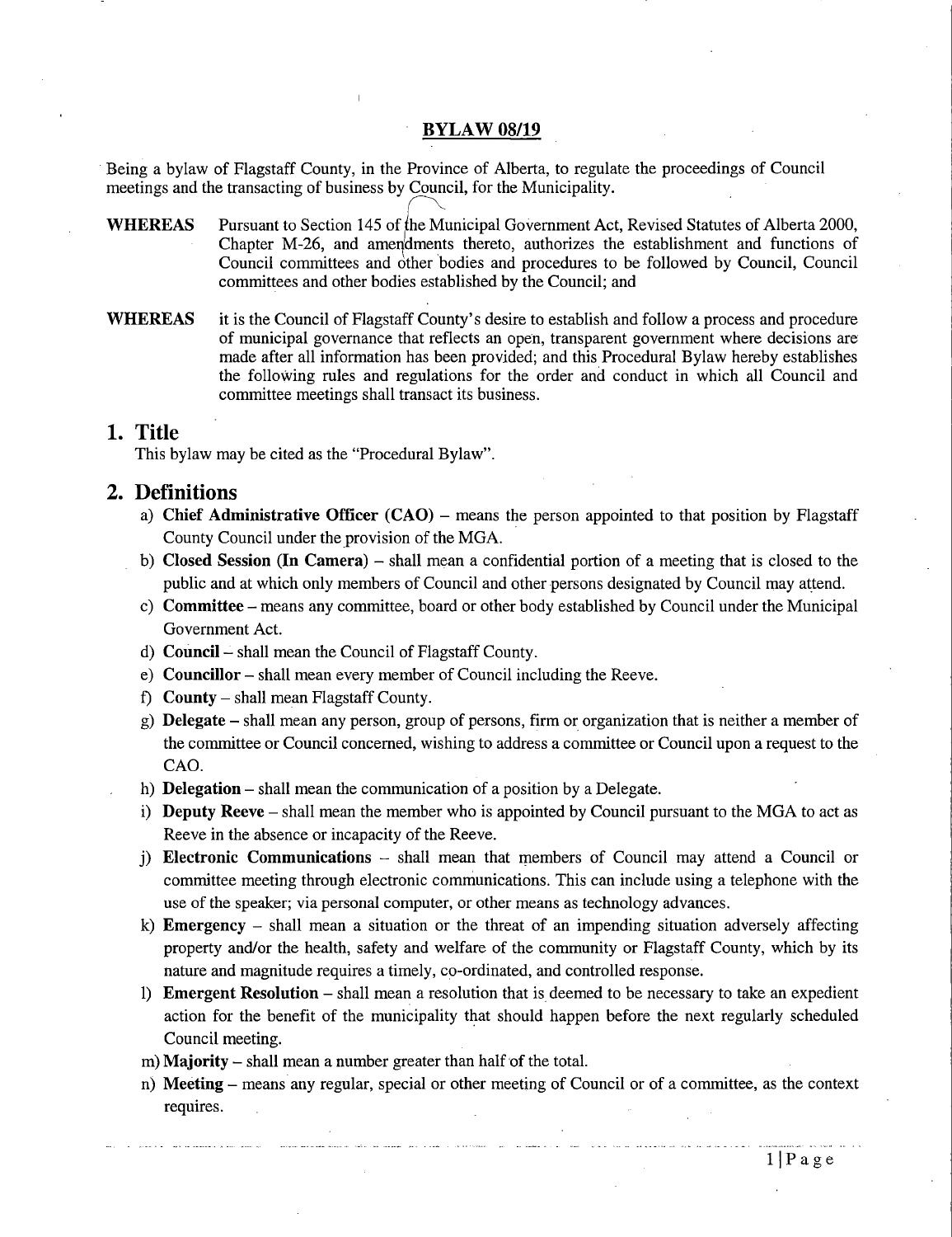- o) Member shall mean <sup>a</sup> member of Council or of <sup>a</sup> committee, as the context requires.
- p) MGA shall mean the Municipal Government Act, Revised Statutes of Alberta 2000, Chapter M-26, and amendments thereto.
- q) Presiding Officer shall mean the Reeve, or in the absence of the Reeve, the Deputy Reeve, or in the absence of the Deputy Reeve any other member of Council chosen to preside at the meeting.
- r) Public Hearing shall mean <sup>a</sup> meeting of Council convened to hear matters pursuant to the MGA.
- s) **Question** shall mean a subject or point of debate or a proposition to be voted on in a meeting.
- t) Quorum is the majority of all members of Council, being fifty (50) percent plus one (1) pursuant to the MGA.
- u) Recorded Vote shall mean the making of <sup>a</sup> written record of the name and vote of each member who votes on a question and each member present who does not vote.
- v) Reeve shall mean the Chief Elected Official of Flagstaff County, pursuant to the MGA, and appointed by Council.
- w) Special Meeting shall mean a meeting called by the Reeve pursuant to the MGA.

# 3. Applicable

This bylaw applies to all members attending meetings of Council and committees established by Council of the Municipality.

# 4. Severability

If any portion of this bylaw is declared invalid by <sup>a</sup> court of competent jurisdiction, then the invalid portion must be severed and the remainder of the bylaw is deemed valid.

# 5. Organizational Meeting

- a) Council shall hold an Organizational Meeting not later than two (2) weeks after the third Monday in October each year, as required in Section 192 of the MGA.
- b) The meeting shall be held at <sup>a</sup> time and place fixed by the CAO who shall give written notice of the day, time and place of the meeting to each member of Council in the manner prescribed in the MGA.
- c) The business of the meeting shall be limited to:<br>i. Election of Reeve and Deputy Reeve:
	- **Election of Reeve and Deputy Reeve:** 
		- 1. The Chief Elected Official, who shall be referred to as the Reeve, unless the Council directs that another title appropriate to the office be used (Section 155 of MGA), shall be appointed by Council, pursuant to the Local Authorities Election Act, Statutes of Alberta 2000, being Chapter L-21, and amendments thereto.
		- 2. The Deputy Reeve shall be appointed by Council, pursuant to the Local Authorities Election Act, Statutes of Alberta 2000, being Chapter L-21, and amendments thereto.
		- 3. The Reeve and Deputy Reeve shall take the prescribed oath of office.
		- 4. Until the Reeve has taken the oath of office; the CAO shall chair the organizational meeting.
	- ii. Councillor Code of Conduct Bylaw Council will review and reconfirm.
	- iii. Council shall establish by resolution:
		- 1. Appointments of Council members to committees and boards for <sup>a</sup> one ( 1) year term.
		- 2. Policy LE <sup>004</sup> Boards and Committees this policy states that the per diem rate will be reviewed at the annual organizational meeting.
		- 3. Any other business required by the MGA, or which Council and/or the CAO may direct.
	- iv. Additional items following an election year:
		- 1. Oath of Office Every member of Council must take the official oath of office prescribed by the Oaths of Office Act. The MGA states that members of Council may not carry out any power, duty or function until they have taken the official oath.

2. Procedural Bylaw — a complete review of the Procedural bylaw will be done.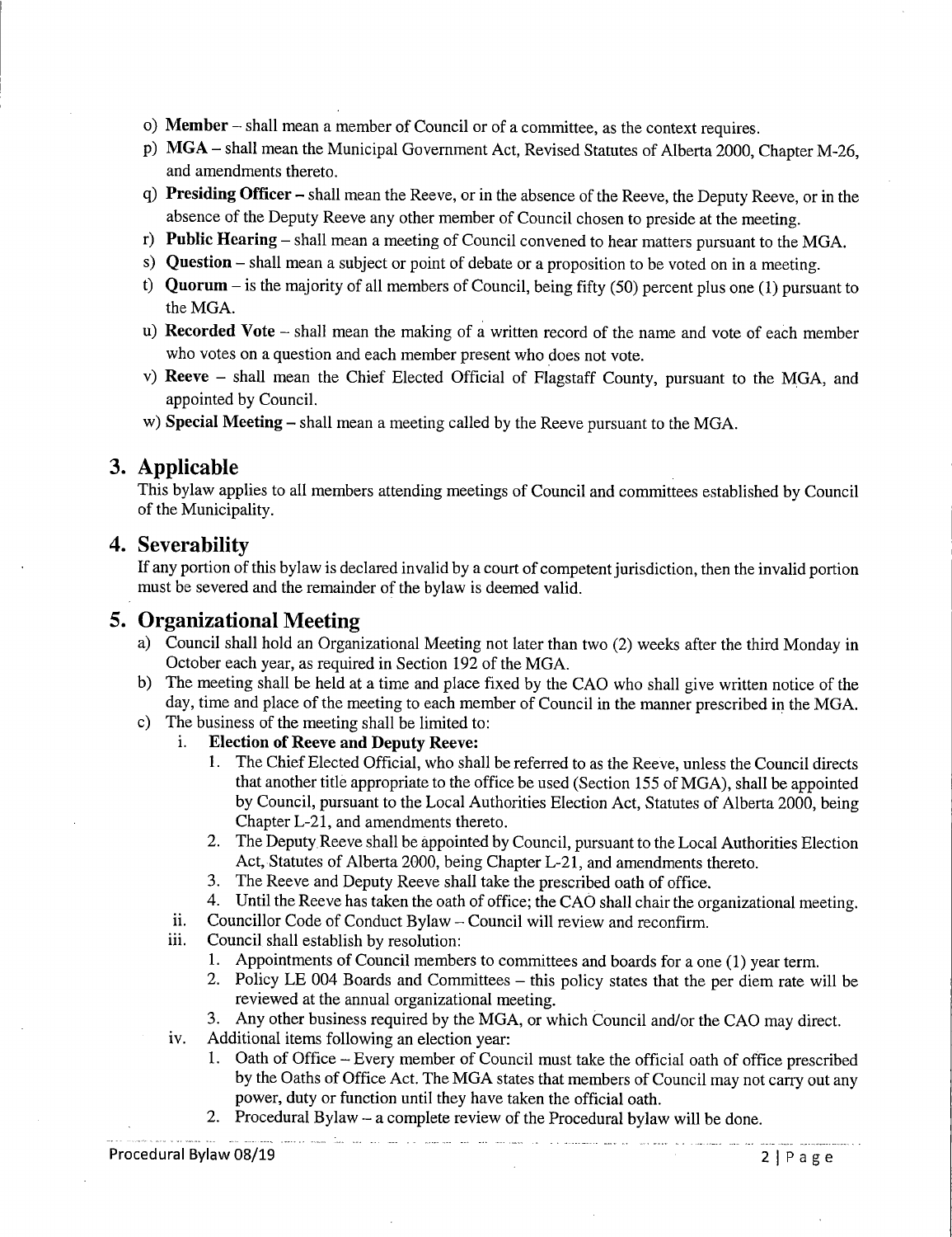# 6. Committees and Boards

- a) Council shall appoint Council representatives to such committees and boards as required by legislation, agreement or bylaw as they deem necessary. Unless an immediate appointment is required mid- term, these appointments shall be made on an annual basis at the Organizational meeting.
- b) When <sup>a</sup> new committee is formed, a Terms of Reference will be created following the Flagstaff County Boards and Committees Policy Guidelines.
- c) The Reeve shall be an ex- officio' member of all Council committees and bodies which Council has a right to appoint members under the MGA.
- d) Appointed Council- members shall keep the rest of the Council informed of the actions of committees or boards to which they are appointed by Council, by providing regular activity highlights through their Councillors' committee reports during regular Council meetings.
- e) In any case where <sup>a</sup> member ( or the alternate) of <sup>a</sup> committee is absent or otherwise unable to attend meetings of the committee of which he/she is a member, the Reeve may appoint a member of Council to attend the meetings of the committee concerned. Such appointment is restricted to one meeting unless authorized by Council. The member so appointed by the Reeve shall, during the term of the appointment have all the powers, privileges and duties as <sup>a</sup> member of the committee concerned as if appointed by Council thereto.

# 7. General Duties of Council

Pursuant to MGA Section 153, Council is responsible to:

- a) Consider the welfare and interests of the municipality as a whole and to bring to Council's attention anything that would promote the welfare or interests of the municipality;
- b) Promote an integrated and strategic approach to intermunicipal land use planning and service delivery with neighbouring municipalities;
- c) Participate generally in developing and evaluating the policies and programs of the municipality;
- d) Participate in Council meetings and Council committee meetings and meetings of other bodies to which they are appointed by the Council;
- e) Obtain information about the operation or administration of the municipality from the CAO;
- f) Keep in confidence matters discussed in private at <sup>a</sup> Council or Council committee meeting until discussed at a meeting held in public;
- g) Adhere to the code of conduct established by the Council.
- h) Perform any other duty or function imposed on Councillors by this or any other enactment or by the Council;

BUT:

- i) Council must not exercise <sup>a</sup> power or function or perform <sup>a</sup> duty that is by this or another enactment or bylaw specifically assigned to the CAO or a Designated Officer;
- j) Council may not delegate:
	- i. its power or duty to pass <sup>a</sup> bylaw;
	- ii. its power to make, suspend or revoke the appointment of <sup>a</sup> person to the position of CAO;
	- iii. its power to adopt budgets under Part <sup>8</sup> of the MGA;
	- iv. its power with respect to taxes under Part <sup>10</sup> of the MGA; and
	- v. its duty to decide appeals imposed on it by this or another enactment or bylaw, whether generally or on a case -by -case basis, unless the delegation is to a Council committee and authorized by bylaw.

### 8. General Duties of the Reeve

- a) The Reeve shall preside when in attendance at <sup>a</sup> Council meeting.
- b) The Reeve shall preserve order and decorum. He/she may, in common with any other member, call to order any member who shall violate any of the rules of order and shall, when in the chair, decide all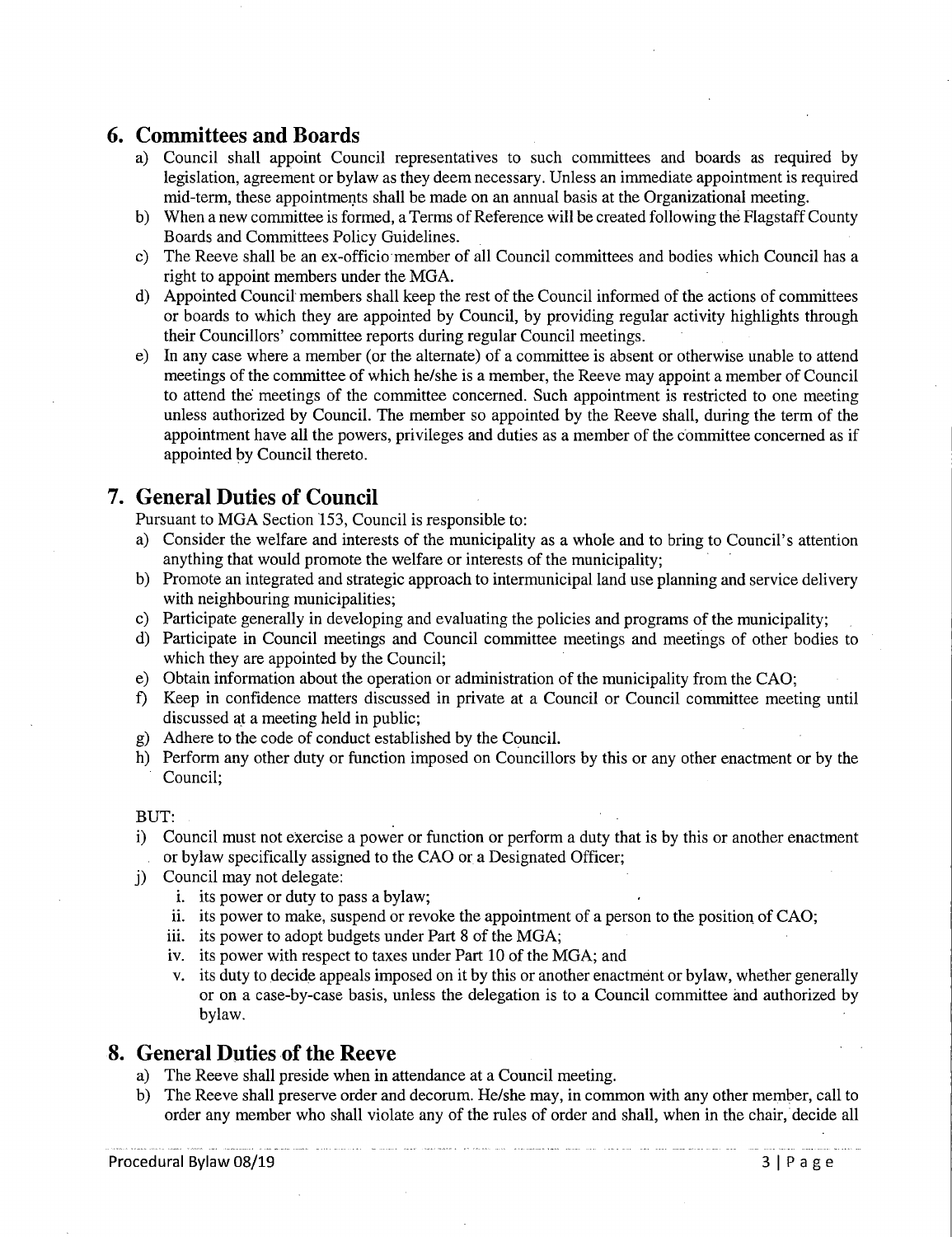questions of order subject to appeal to the Council on the demand of any member, which appeal shall be determined by a two-thirds vote of the members of Council present and he/she shall state the rule applicable to the case if required, on which appeal there shall be no debate.

- c) It shall be the duty of the Reeve, whenever he/she understands a motion introduced to be contrary to the rules of the Council or inconsistent with the matter to which it is intended to refer, to apprise the Council thereof before such motion is debated upon or put, citing the rule applicable to the case.
- d) The Reeve shall act as spokesperson for the County, and co-ordinate the presentation of the County's position to the public and to other external public bodies, agencies and organizations.
- e) It shall be the duty of the Reeve, with respect to any meetings over which he/she presides, to:
	- i. receive and submit to a vote all motions presented by the members of Council, which do not contravene the rules and regulations of committee or Council;
	- ii. announce the results of the vote on any motions so presented:
	- iii. authenticate by his/her signature, when necessary, all bylaws, minutes and resolutions of committee or Council;
	- iv. adjourn the meeting when business is concluded;
	- v. adjourn the meeting without <sup>a</sup> question being put or suspend or recess the meeting for <sup>a</sup> time to be named if considered necessary;
	- vi. represent and support Council, declaring its will and implicitly obeying its decisions in all things; and
	- vii. perform other duties when directed to do so by resolution of Council.

# 9. General Duties of the Deputy Reeve

a) The Deputy Reeve must act as the Reeve when the Reeve is unable to perform the duties of the Reeve, or if the office of the Reeve is vacant, and while so acting in the place and stead of the Reeve, shall have and may exercise all rights, powers, and authority of the Reeve in his/her absence.

# 10. Regular and Special Council Meetings

# a) Regular Council meetings

- i. All regular meetings of Council shall commence at 9:00 a.m. and shall be held on the second and fourth Wednesday of each month, unless otherwise determined by a vote of the majority of members of Council present.
- ii. All regular meetings of Council shall be held in the Council Chambers of the County administration building, unless otherwise agreed to by a majority of Council.
- iii. On the day of <sup>a</sup> Council meeting, Council shall adjourn the meeting at 5: <sup>00</sup> p.m. if in session at that hour, unless otherwise determined by <sup>a</sup> vote of the majority of members of Council present.
- iv. When it is necessary to continue the meeting beyond the current day, the meeting will be reconvened on a date and time established by a two-thirds majority vote of Council present.

#### b) Special Council meetings

- i. The Reeve may call such a special Council meeting whenever he/she considers it appropriate to do so; and,
- ii. Must call a special Council meeting if the he/she receives a written request for the meeting, stating its purpose, from <sup>a</sup> majority of Council members. This meeting must be held within fourteen ( 14) days after the date that the Reeve receives the request, or any shorter period provided for by bylaw.
- iii. The Reeve calls <sup>a</sup> special Council meeting by giving at least twenty-four ( 24) hours' notice in writing to each Councillor and the public stating the purpose of the meeting and the date, time and place at which it is to be held.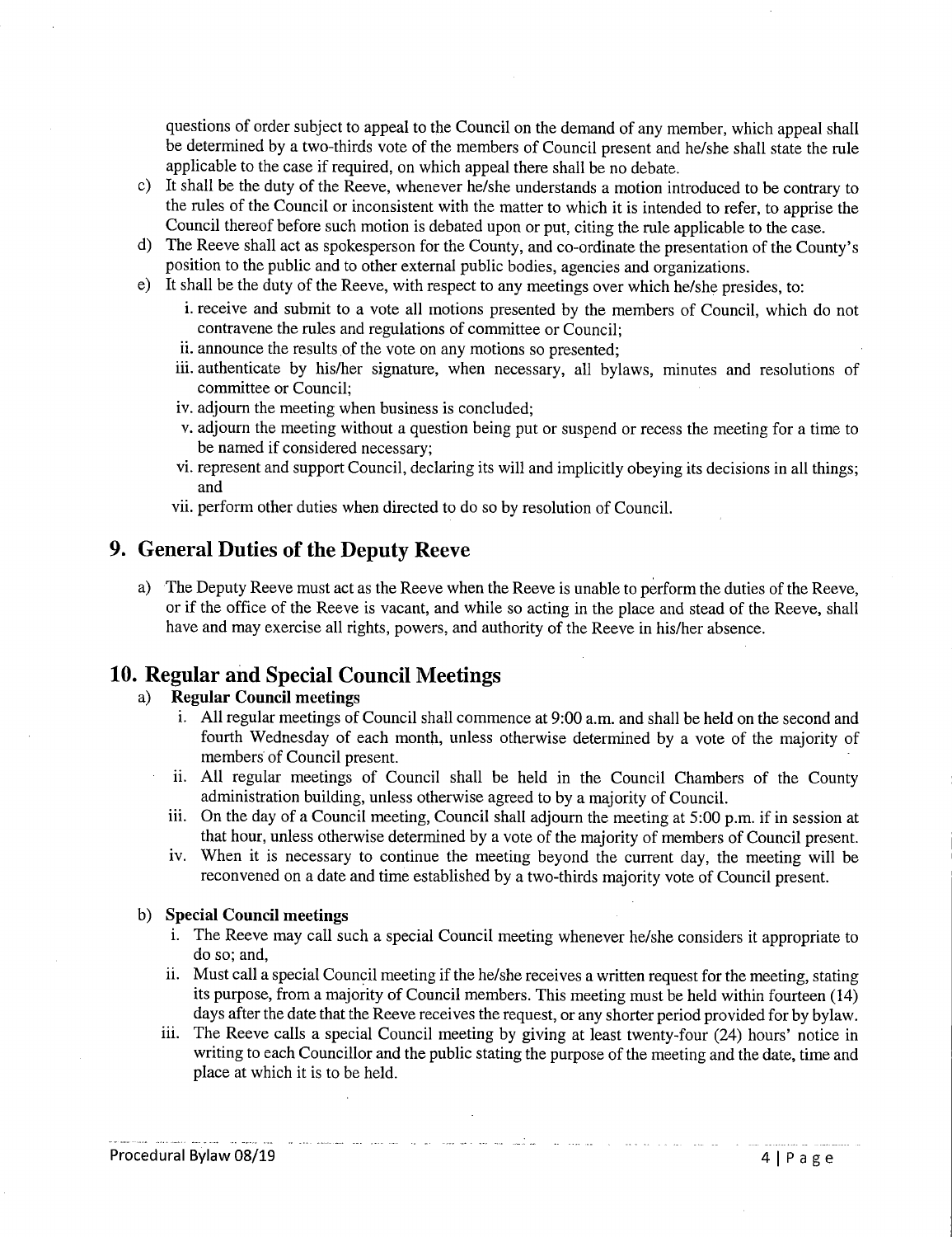- iv. A special Council meeting may be held with less than twenty-four (24) hours' notice to all Councillors and without notice to the public if at least two-thirds of the whole Council agrees to this in writing before the beginning of the meeting.
- v. No matter other than that stated in the notice calling the special Council meeting may be transacted at the meeting unless the whole Council is present at the meeting and the Council agrees to deal with the matter in question.

#### c) Cancellation of Regular or Special Council Meetings

- i. A regular or special Council meeting may be cancelled:
	- 1. By a vote of the majority of Council members at a previously held meeting.
	- 2. If Council changes the date, time or place of <sup>a</sup> regularly scheduled meeting, 24 hours' notice of the change must be given to any Councillor not present at the meeting at which the change was made, and to the public.
	- 3. Notice of <sup>a</sup> cancelled or rescheduled regular Council meeting will be posted on the Flagstaff County website, and if time permits, advertised in the local newspaper.

#### d) Meeting through Electronic Communications:

- i. Council members may attend <sup>a</sup> regular or special Council meeting by means of electronic communication. Ensuring that dialogue is available for both parties, the following are acceptable means of electronic communications: telephone ( with the speaker on); <sup>a</sup> personal computer or tablet; or other means as technology advances.
- ii. A Council member may attend regular or special Council meetings by means of electronic communication a maximum of three (3) times per calendar year, unless otherwise approved by Council.
- iii. A Council member shall be permitted to attend <sup>a</sup> meeting using electronic communications if that location is able to support its use, ensuring that all Council members participating in the meeting are able to communicate effectively.
- iv. A Council member attending <sup>a</sup> meeting via electronic communications is deemed to be present at the meeting for whatever period of time the connection via electronic communications remains active.
- v. The Reeve, Deputy Reeve or Presiding Officer shall announce to those in attendance at the Council meeting that a Council member is attending the meeting by means of electronic communications.
- vi. When <sup>a</sup> vote is called, Council members attending the meeting by means of electronic communications shall be asked to state their vote only after all other Council members present at the meeting have cast their votes by a show of hands.
- vii. When a Council member attends a closed meeting (In Camera) session via electronic communications, they will be required to confirm that they have attended the session alone in keeping with the definition in this bylaw of "closed meeting (In Camera)". The Reeve, Deputy Reeve or Presiding Officer will request <sup>a</sup> verbal confirmation from each Council member prior to the closed meeting (In Camera) session commencing.

#### e) Agendas for Council Meetings:

- i. The Agenda for each regular and special Council meeting shall be prepared by the CAO and provided together with copies of all pertinent correspondence, statements, and reports to each member of Council with every reasonable effort to be no later than 4:30 p.m. on the Friday prior to a Wednesday meeting.
- ii. If past the deadline, items may be brought forth for placement on the revised agenda. The revised agenda will be submitted to each member of Council by 4:30 p.m. the Tuesday before the meeting, or prior to the meeting on Wednesday morning.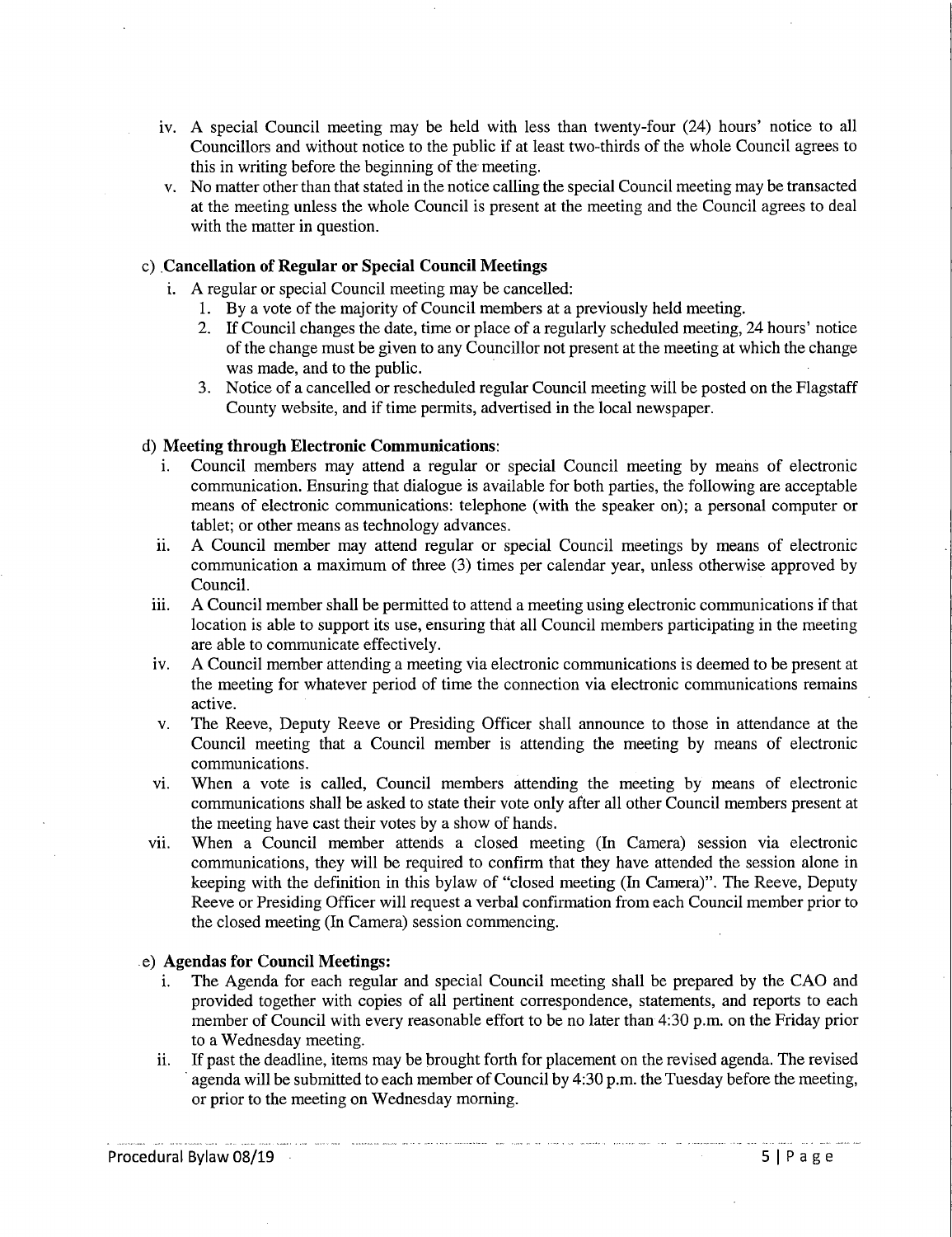- iii. Any member of Council, or any other person wishing to have an item of business placed on the agenda, shall make the submissions to the CAO not later than 12: 00 noon on the Monday of the week prior to the meeting (ie. nine (9) days prior to meeting). Emergency items for inclusion in the upcoming meeting that are received after the deadline may be considered by the CAO. All submissions shall contain adequate information to the satisfaction of the CAO to enable the Council to consider the matter.
- iv. No item of business shall be considered by Council if the item has not been placed on the agenda unless members of Council present, by a two-thirds majority vote, agree to the item being placed on the agenda. The Reeve, any Councillor or the CAO shall be given an opportunity to state why an item shall receive consideration on the agenda because of its emergent nature before the motion is put to a vote.
- v. The general order of business on the agenda for <sup>a</sup> regular Council meeting shall be as follows; however, the actual order may be adjusted by the CAO or Council as necessary:
	- 1. Call to Order
	- 2. Adoption of Agenda
	- 3. Public Hearings
	- 4. Delegations/presentations
	- 5. Adoption of Minutes
	- 6. Business Items
	- 7. Committee Reports
	- 8. Department updates/information
	- 9. Correspondence Items
	- 10. Closed (In Camera) sessions
	- 11. Adjournment

#### f. Presentations and Delegations to Council

- i. As part of the regular Council agenda, an opportunity is provided for presentations and delegations to Council. Presentations shall be limited to thirty (30) minutes in duration unless Council allows otherwise.
- ii. Any individual, group or organization requesting to be placed on the agenda as <sup>a</sup> delegation must submit the request in writing to the CAO not less than nine (9) working days in advance of the Council meeting date. All groups or individuals giving presentations are required to provide written documentation to administration, which clearly outlines the nature of their business. including any financial or other requests being made to Council, for inclusion in the agenda package.
- iii. Delegations requesting reappearance on <sup>a</sup> specific matter shall only be permitted to do so if the information to be presented is new or a significant addition to that which was previously presented.
- iv. Council shall hear no more than four (4) delegations at any one meeting of Council unless Council allows otherwise. All rules of Council in this Procedural Bylaw shall apply to each and every member of the delegation.

# 11. General Proceedings of a Council Meeting

#### a) Quorum

- i. When quorum is present at the time set for commencement of <sup>a</sup> Council meeting, the Reeve, or other Presiding Officer, shall take the Chair and call the meeting to order.
- ii. If there is <sup>a</sup> quorum present at the time set for commencement of <sup>a</sup> Council meeting, but the Reeve or Deputy Reeve are not in attendance within fifteen ( 15) minutes after the time set for commencement, the CAO shall call the meeting to order and shall call for a Presiding Officer to be chosen by resolution who shall preside during the meeting or until the arrival of the Reeve or Deputy Reeve.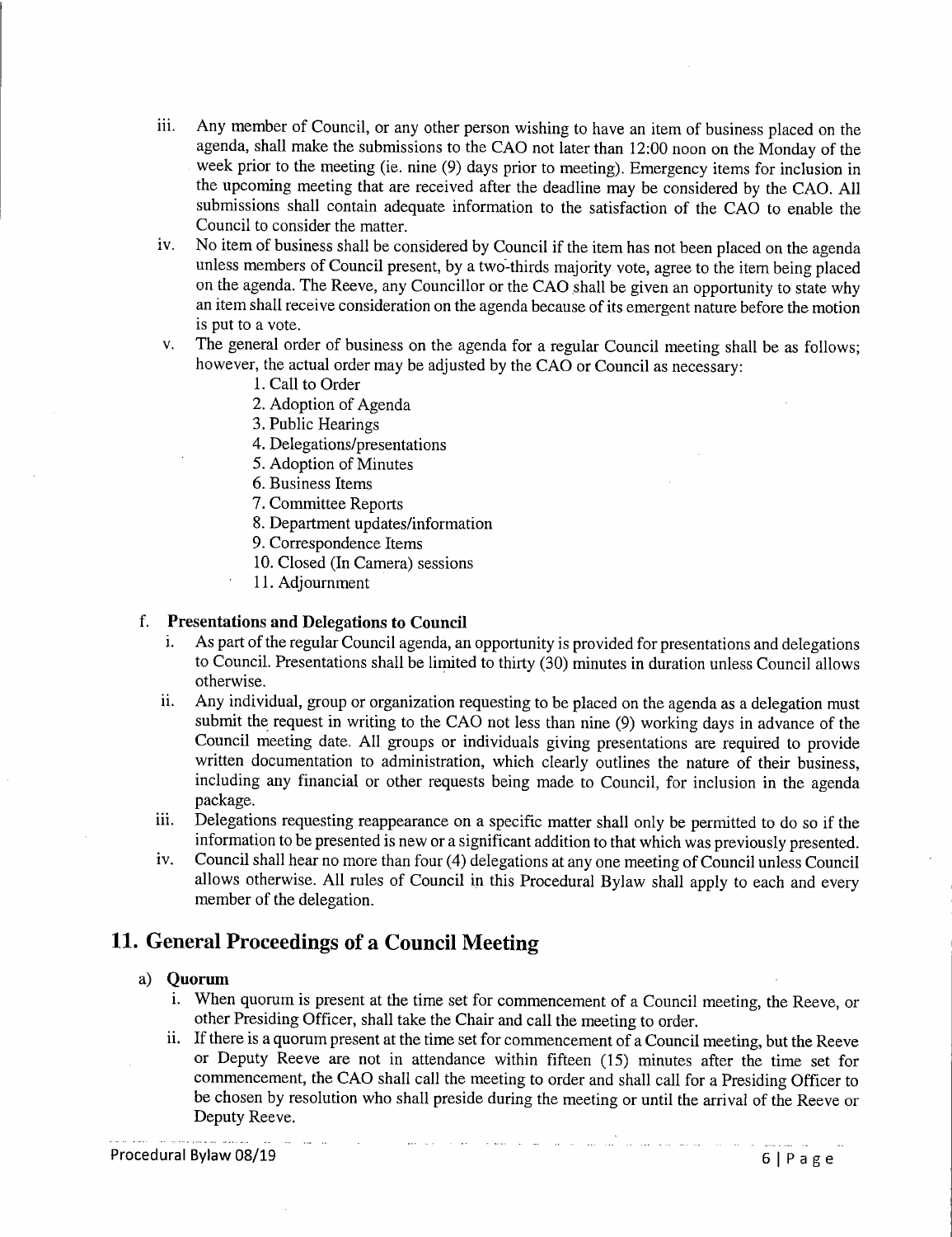- iii. If there is no quorum present within thirty ( 30) minutes from the time set for commencement of <sup>a</sup> Council meeting, the CAO shall record the names of all the members present and adjourn the meeting. Notice of adjournment should be posted on the outside door of access to Council Chambers.
- iv. If <sup>a</sup> quorum is lost for any reason the meeting is adjourned.

 $\mathbf{r}$ 

#### b) Attendance

If <sup>a</sup> member of Council or administration arrives late, leaves before the meeting is adjourned, or is temporarily absent from the meeting where a vote has been recorded; it shall be so recorded in the minutes.

#### c) Voting

Voting on all matters shall be done by raising of the hand in such a clear manner that the Reeve, or other Presiding Officer may easily count them.

#### d) Recorded Vote

In the case of a recorded vote, the vote shall be recorded in the minutes by name. Request for a recorded vote must be made prior to the call of the question.

#### e) Pecuniary Interest

- i. If <sup>a</sup> Councillor has <sup>a</sup> pecuniary interest (as defined in Section <sup>170</sup> of the MGA) in <sup>a</sup> matter before Council, the member shall, in such case, report his/her status to Council, shall not discuss or vote on the matter, and leave Council Chambers. In all other cases every member who is present in Council Chambers when the question is put forth, shall vote.
- ii. The Recording Secretary shall record in the minutes each time <sup>a</sup> member of Council excuses him/herself by reason of pecuniary interest.

#### f) Conduct

No member shall:

- i. Speak disrespectfully of The Sovereign or any of the Royal Family, Governor General, Lieutenant Governor or persons administering the Government of Canada or the Province of Alberta;
- ii. Use offensive or profane words in or against Council or against any member thereof;
- iii. Speak to <sup>a</sup> subject, except upon the question in debate;
- iv. Reflect upon any vote of Council except for the purpose of moving that such <sup>a</sup> vote be rescinded or reconsidered;
- v. Resist the rules of Council, disobey the decision of the Reeve or Council on any question or order or practice upon the interpretation of the rules of Council and/or the Robert's Rules of Order. In case any member shall so resist or disobey, they may be ordered by Council by a majority vote to leave their seat for that meeting and in case of their refusing to do so, they may, on order of the Reeve, Deputy Reeve or other Presiding Officer, be removed there by the County Peace Officer or the police. In case of ample apology being made by the offender, they may, by vote of Council without debate, be permitted forthwith to take their seat.

#### g) Motions

- i. All motions shall be recorded by the Recording Secretary and read upon request;
- ii. The Reeve or other Presiding Officer cannot make <sup>a</sup> motion;
- iii. A motion submitted to Council does not require <sup>a</sup> seconder;
- iv. Every member wishing to speak to <sup>a</sup> question or motion shall address him/ herself to the Reeve or other Presiding Officer.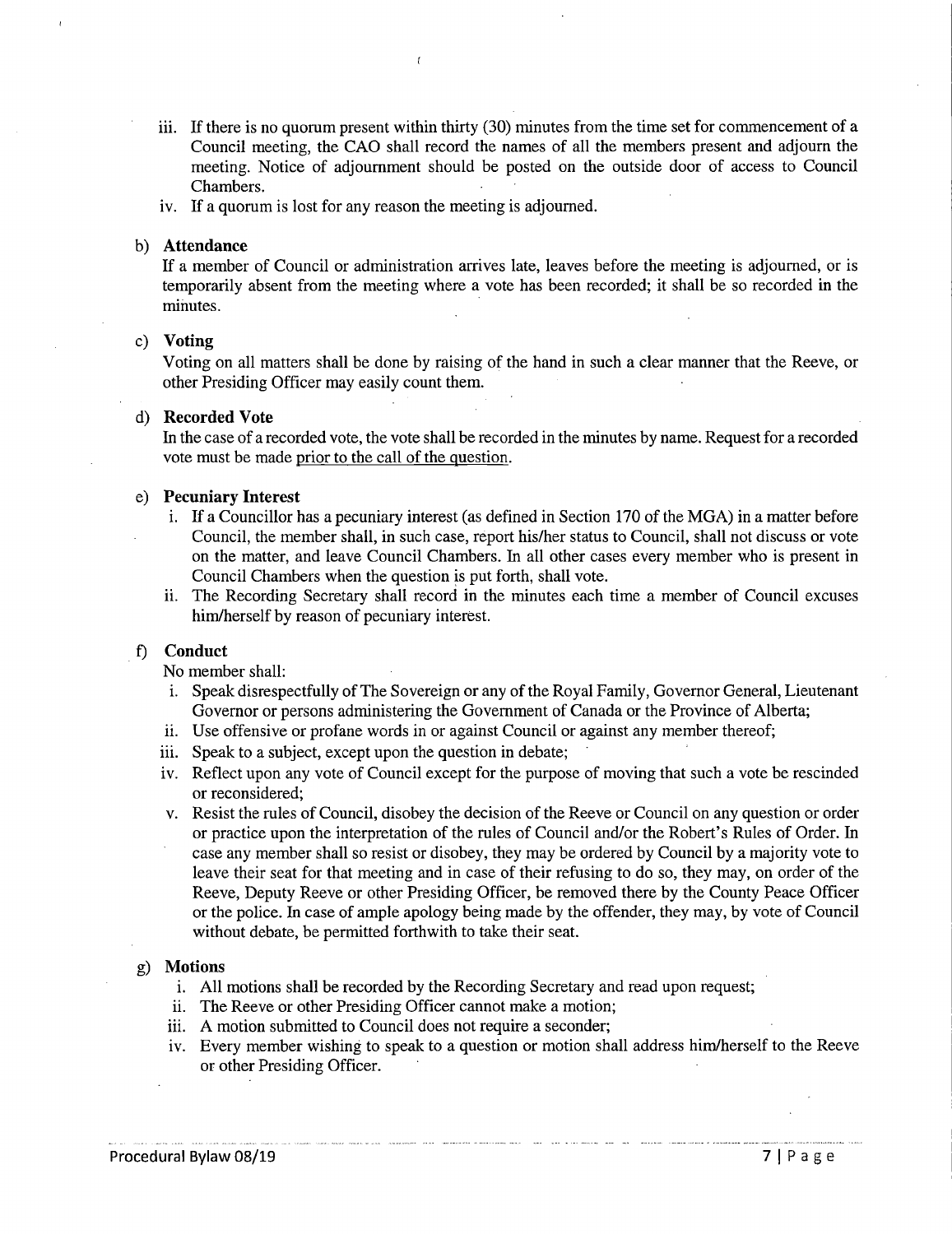- v. The Reeve and every Councillor shall vote on every matter unless, in <sup>a</sup> specified case, the Reeve or Councillor is excused by resolution of the Council from voting or by reason of pecuniary interest;
- vi. If <sup>a</sup> Councillor refuses or fails to vote on an issue, he/ she shall be deemed to have voted in the negative on the matter and shall be so recorded.
- vii. Any motion upon which there is an equality of votes shall be deemed to be decided in the negative.

#### h) Amendments to Motions

- i. An amendment must be relevant to the question on which it is proposed. Any amendment offered which raises a new question can only be considered as a new distinct motion.
- ii. An amendment must not propose <sup>a</sup> direct negative which would be considered out of order.
- iii. All amendments shall be put in the reverse order to that in which they are moved. Every amendment must be decided upon or withdrawn before the main question is put to a vote. Only one amendment shall be allowed on a main motion or to an amendment at one time.
- iv. There shall be no amendments to any motions for the appointment of any person to any office.
- i) Friendly Amendments shall mean <sup>a</sup> change that does not affect the substance of <sup>a</sup> motion and clarifies the motions intent.

#### j) Motion to Reconsider

- i. A motion to reconsider shall not be allowed unless <sup>a</sup> majority of the members of Council present agree and it must be made by <sup>a</sup> member who voted on the prevailing side.
- ii. No question shall be reconsidered more than once at any one meeting of Council.

#### k) Motion to Rescind

- i. A motion to rescind an action of Council may be offered at any time subsequent to the original motion.
- ii. Any member of Council may make <sup>a</sup> motion to rescind.
- iii. A majority vote of two-thirds of the members of Council is necessary for the passage of a motion to rescind.
- 1) Motion to Refer shall mean the opportunity to postpone the issue being addressed by Council either at another time in the meeting or to another meeting. The resolution to refer allows for debate and amendment.
- m) Withdrawal of Motion the mover may withdraw his/her motion at any time before decision or amendment with the permission of all the members of Council present. If <sup>a</sup> Council member voices an objection to the withdrawal, the Reeve shall put the matter to a vote. Majority vote shall permit withdrawal of the motion.
- n) Motion to Table shall mean the removal of the issue being addressed by Council indefinitely.

#### o) Emergent Resolutions

For an emergent resolution, the Council member addresses the Chair stating that he/she has an emergent resolution he/she would like to bring forward for the consideration of Council. The mover states what his/her resolution is about. The Chair asks Council if they will allow this resolution to be presented. If <sup>a</sup> majority of members of Council in attendance vote in favor of allowing presentation of this resolution, then the resolution can be presented to Council. If the majority of Council defeat the request for presentation, then the Council member can request his/her resolution to be dealt with at the next regular meeting.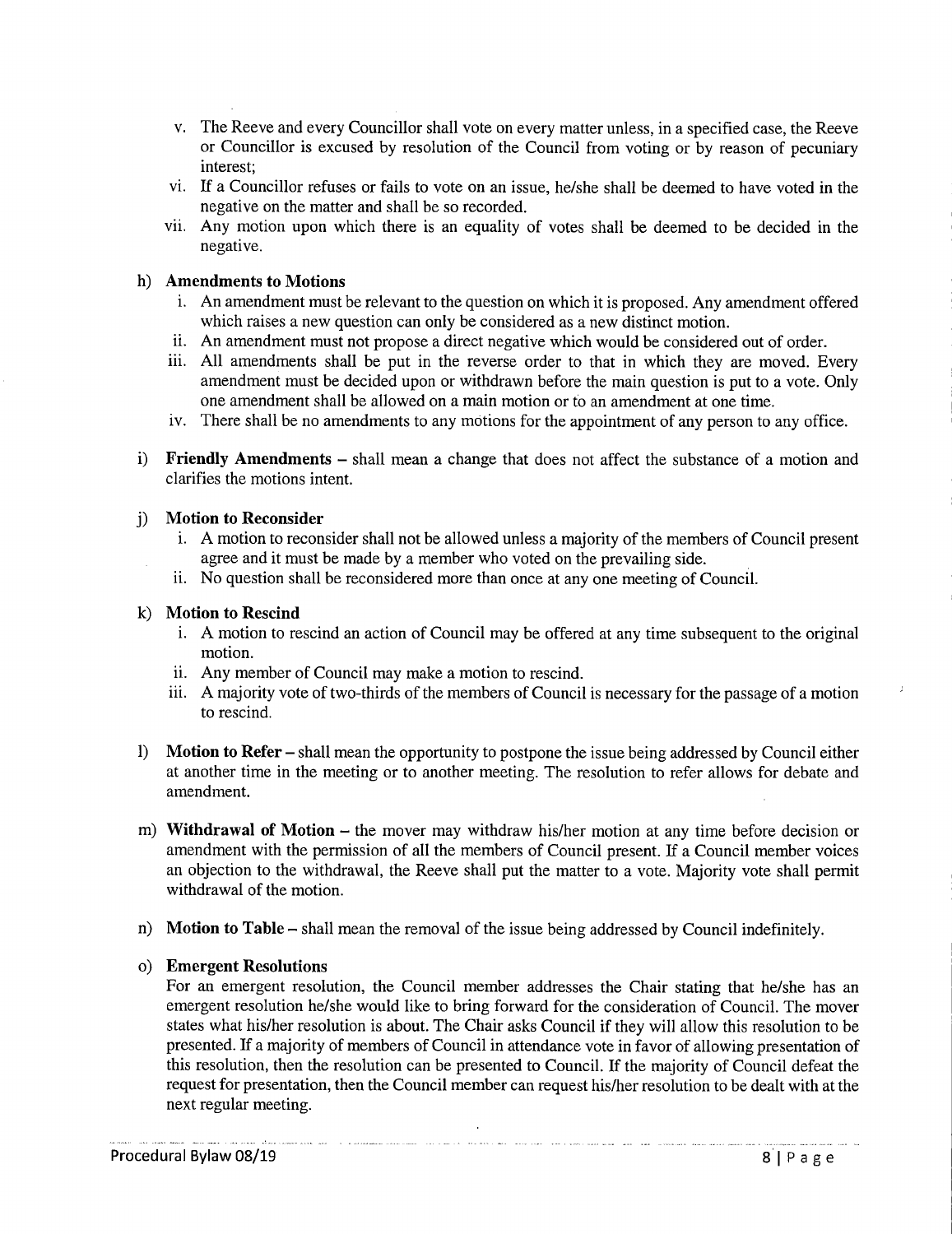#### p) Closed Meeting (In Camera) Session

- Council and Council committees have the authority to close all or part of their meetings to the i. public, pursuant to Section 197 of the MGA and to comply with Division 2, Exceptions to Disclosure, of Part One of the Freedom of Information and Protection of Privacy Act, as follows:
	- 1. FOIP Section 16 disclosure harmful to business interests of <sup>a</sup> third party
	- 2. FOIP Section 17 disclosure harmful to personal privacy
	- 3. FOIP Section 18 disclosure harmful to individual or public safety
	- 4. FOIP Section 19 confidential evaluations
	- 5. FOIP Section 20 disclosure harmful to law enforcement
	- 6. FOIP Section  $21 -$  disclosure harmful to intergovernmental relations
	- 7. FOIP Section 22 Cabinet or Treasury Board confidences
	- 8. FOIP Section 23 local public body confidences
	- 9. FOIP Section 24 advice from officials (including advice, proposals, recommendations, analyses or policy options developed by or for the public body, aspects related to pending policy or budgetary decisions, or aspects related to negotiations)
	- 10. FOIP Section 25 disclosure harmful to economic and other interests of a public body
	- 11. FOIP Section 26 testing procedures, tests and audits
	- 12. FOIP Section 27 legal and other privileged information of <sup>a</sup> public body
	- 13. FOIP Section 28 disclosure harmful to the conservation of heritage sites, etc
	- 14. FOIP Section 29 information that is or will be available to the public
- ii. When <sup>a</sup> meeting is closed, no resolution or bylaw may be passed at the meeting, except <sup>a</sup> resolution to revert to the meeting held in public.
- iii. Before closing all or any part of <sup>a</sup> meeting to the public, a Council or Council committee must by resolution approve:
	- 1. The part of the meeting that is to be closed, including the time and the names of those in attendance and the reasons for allowing them to attend, and;
	- 2. The basis on which, under an Exception to Disclosure in Division 2 of Part <sup>1</sup> of the Freedom of Information and Protection of Privacy Act, the part of the meeting is to be closed.
- iv. After the closed meeting discussions are completed, any members of the public who are present outside the meeting room must be notified that the rest of the meeting is now open to the public, and a reasonable amount of time must be given for those members of the public to return to the meeting before it continues.
- The CAO must pre-approve any closed meeting submissions for the Council agenda prior to inclusion on the agenda. Closed meeting matters may be added to the agenda subject to Council's The CAO must pre-approve any closed meeting submissions for the Council agenda prior to<br>
inclusion on the agenda. Closed meeting matters may be added to the agenda subject to Council's<br>
sharp in a method inclusion of the

- $\sum_{i=1}^{\infty}$  ,  $\sum_{i=1}^{\infty}$  Public Participation in Meetings<br>Public Participation in Meetings<br> $\sum_{i=1}^{\infty}$  The MGA states that the public approval.  $\sqrt{\frac{1}{2}}$ <br>ic Participation in Meetings<br>The MG/S states that the public has the right to be present at all Council, or Council committee<br>meetings: MGA-states that
- notificatto4 ` the:'public. iii.. It. Notice of all committee and board meetings shall be posted on the website. This shall constitute<br>
iti. Any members, interrupts or disturbs the public who, while in Council Chambers, interrupts or disturbs the<br>
iti. Any
- Any: members we pushed the public who, while in Council Chambers, interrupts or disturbs the proceedings of Council by words or actions, and who, when so requested by the Reeve, or other Presiding Officer refuses to end su meetings:<br>
Notice of all constitute and board meetings shall be posted on the website. This shall constitute<br>
notification to higher interpretion.<br>
Any members if the public who, while in Council Chambers, interrupts or di Shall be guilty of an offence and liable on conviction to the penalties provided in the Criminal Code, Section 30, Preventing Breach of Peace, and shall be subject to removal from Council Chambers by a County Bases Officer shall be guilty of an offence and liable on conviction to the penalties provided in the Criminal Code, Section 30, Preventing Breach of Peace, and shall be subject to removal from Council Chambers by a County Peace Officer